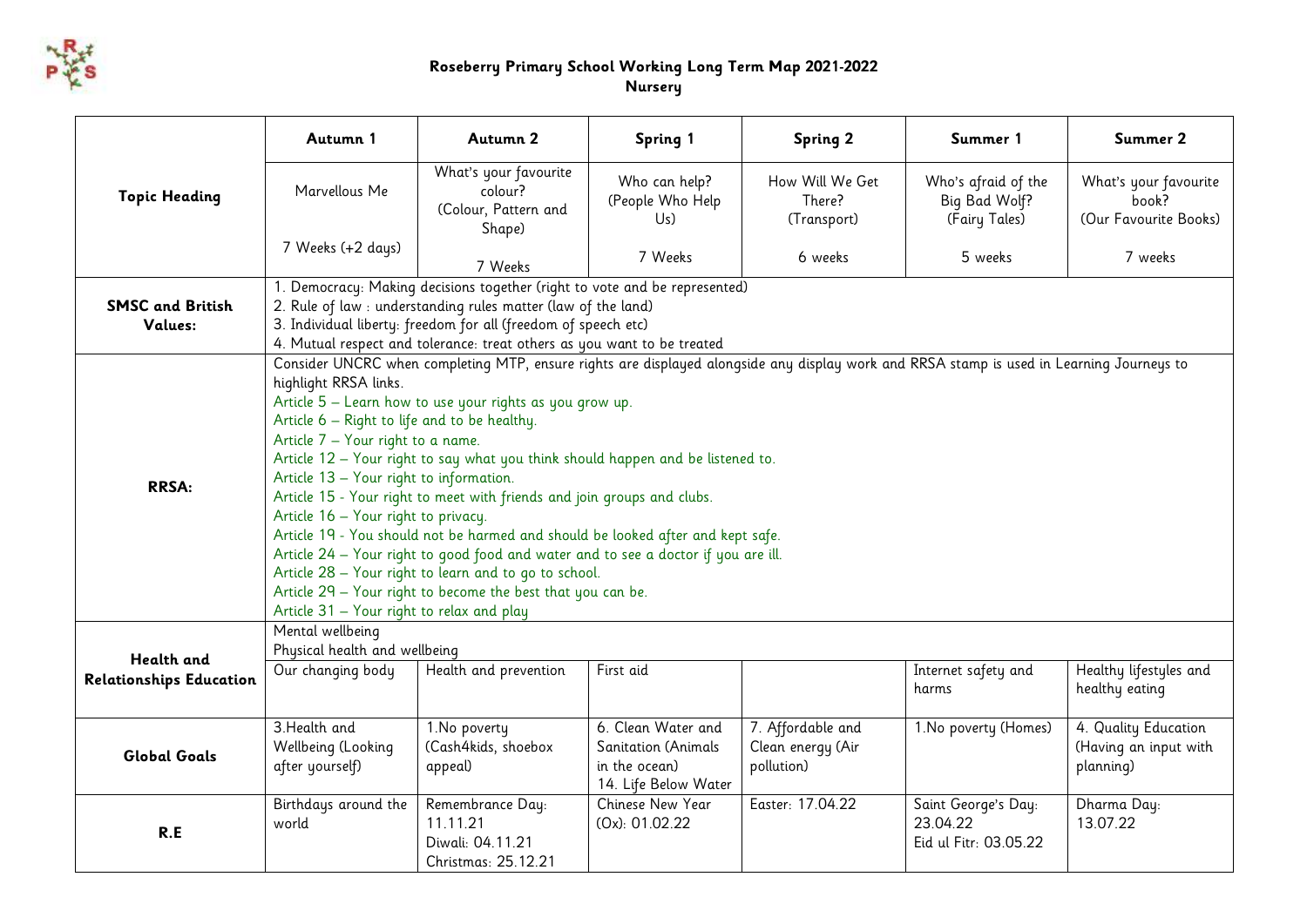|                            |                                         | People, Culture and Communities - Nursery                                                                                    |                                 |                                             |                                   |                                         |
|----------------------------|-----------------------------------------|------------------------------------------------------------------------------------------------------------------------------|---------------------------------|---------------------------------------------|-----------------------------------|-----------------------------------------|
|                            |                                         | Show interest in different occupations.                                                                                      |                                 |                                             |                                   |                                         |
|                            |                                         | Continue to develop positive attitudes about the differences between people.                                                 |                                 |                                             |                                   |                                         |
|                            |                                         | Know that there are different countries in the world and talk about the differences they have experiences or seen in photos. |                                 |                                             |                                   |                                         |
|                            | Dance                                   | Gymnastics                                                                                                                   | Games                           |                                             |                                   |                                         |
|                            | Listening, movement and movement skills |                                                                                                                              |                                 | Listening, movement and movement skills     |                                   | Listening, movement and movement skills |
|                            | Move and stop safely<br>$\bullet$       |                                                                                                                              | $\bullet$                       | Make their body tense, relaxed, curled      | Move and stop safely<br>$\bullet$ |                                         |
|                            |                                         | Work towards control and coordination                                                                                        | and stretched in different ways |                                             | Throw an object underarm          |                                         |
| <b>PE</b>                  | in large and small movements            |                                                                                                                              |                                 | Roll, travel, balance and jump in different | Catch an object with both hands   |                                         |
|                            |                                         | Recognise rhythm and beat within music                                                                                       | ways                            |                                             | Kick with both feet               |                                         |
|                            |                                         | and be able to clap/stamp in time                                                                                            | $\bullet$                       | Climb on and off equipment with support     | Rolling different types of balls  |                                         |
|                            |                                         | Move confidently in a range of ways,                                                                                         | from an adult                   |                                             | Participate in team games         |                                         |
|                            | safely negotiating space                |                                                                                                                              | $\bullet$                       | Copy sequences and repeat them              | Celebrate others' success         |                                         |
|                            | PSED: Building                          | UTW: Past and Present                                                                                                        | UTW: Past and                   | EAD: Creating with                          | UTW: The Natural                  | Literacy:                               |
|                            | Relationships                           | UTW: People, Culture                                                                                                         | Present                         | Materials                                   | World                             | Comprehension                           |
|                            | PSED: Managing Self                     | and Communities                                                                                                              | UTW: People,                    | EAD: Being                                  | UTW: People, Culture              | Literacy: Word                          |
|                            | PSED: Self-                             |                                                                                                                              | Culture and                     | Imaginative and                             | and Communities                   | Reading                                 |
| Topic                      | Regulation                              |                                                                                                                              | Communities                     | Expressive                                  |                                   | EAD: Being                              |
|                            | UTW: People,                            |                                                                                                                              |                                 |                                             |                                   | Imaginative and                         |
|                            | Culture and                             |                                                                                                                              |                                 |                                             |                                   | Expressive                              |
|                            | Communities                             |                                                                                                                              |                                 |                                             |                                   |                                         |
| <b>Whole School Events</b> | Working Together                        | <b>Working Together</b>                                                                                                      | Working Together                | <b>Working Together</b>                     | Working Together                  | Working Together                        |
|                            | Wednesday:                              | Wednesday: TBC                                                                                                               | Wednesday: TBC                  | Wednesday: TBC                              | Wednesday: TBC                    | Wednesday: TBC                          |
|                            | Hug                                     | Brown Bear, Brown                                                                                                            | Hairy Maclary (vets)            | <b>Whatever Next</b>                        | Each Peach Pear Plum              | Revisit - The Very                      |
| <b>Bespoke Books</b>       | Guess How Much I                        | Bear, What do you see?                                                                                                       | Supertato                       | The Train Ride                              | Jaspers Beanstalk                 | Hungry Caterpillar                      |
|                            | Love You                                | The Very Hungry                                                                                                              | Shark in the Park               |                                             |                                   | (with caterpillars)                     |
|                            | Dear Zoo                                | Caterpillar                                                                                                                  |                                 |                                             |                                   |                                         |
|                            | My First Day In                         | Pattern Fish                                                                                                                 | 'People Who Help Us'            | Non-Fiction Books on                        | The Three Little Pigs             | Any other books the                     |
|                            | Nursery                                 | <b>Elmer Series</b>                                                                                                          | series by Amanda                | transport                                   | Goldilocks and the                | children express an                     |
|                            | The Great Big Book                      | My Mum and Dad                                                                                                               | Askew                           |                                             | <b>Three Bears</b>                | interest in throughout                  |
|                            | of Families                             | Make Me Laugh!                                                                                                               |                                 |                                             | The Gingerbread Man               | the year.                               |
|                            | <b>Todd Parr Series</b>                 | Star In My Orange:                                                                                                           | -----                           |                                             | (Alternative Versions)            |                                         |
|                            |                                         | Looking for Natures                                                                                                          |                                 |                                             |                                   |                                         |
| <b>Suggested Texts</b>     | You Choose (Last                        | Shapes                                                                                                                       | The Chinese Zodiac              | The Easter Story                            |                                   |                                         |
|                            | week)                                   | Shapes Around Me                                                                                                             | Story                           | We're Going On An                           |                                   |                                         |
|                            |                                         | Series                                                                                                                       |                                 | Egg Hunt                                    |                                   |                                         |
|                            |                                         |                                                                                                                              |                                 |                                             |                                   |                                         |
|                            |                                         |                                                                                                                              |                                 |                                             |                                   |                                         |
|                            |                                         | Festive Books - Stick                                                                                                        |                                 |                                             |                                   |                                         |
|                            |                                         | Man, The Night Before                                                                                                        |                                 |                                             |                                   |                                         |
|                            |                                         |                                                                                                                              |                                 |                                             |                                   |                                         |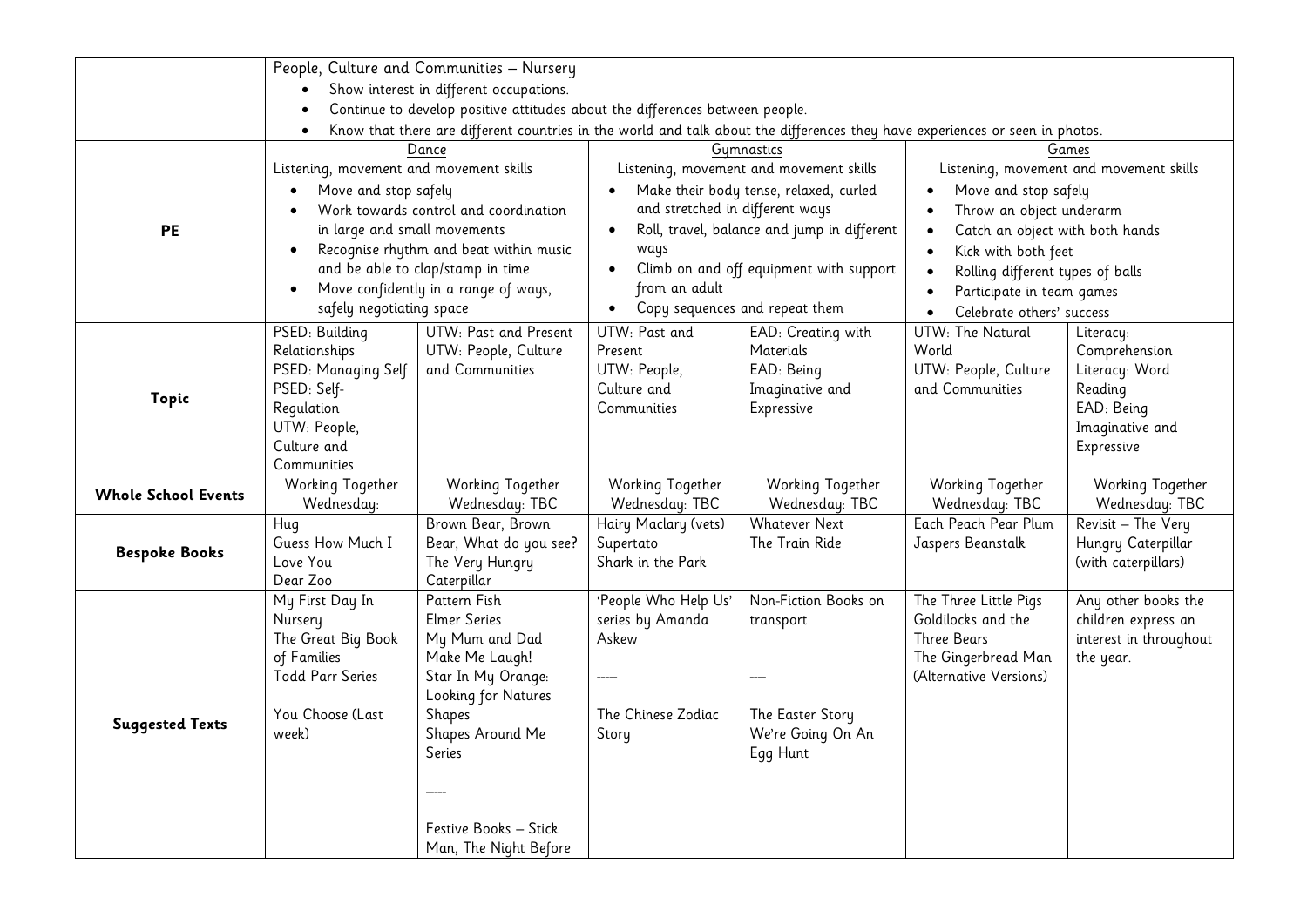| $\sim$<br>Christmas,<br>. Norman and |  |  |
|--------------------------------------|--|--|
| $\sim$<br>the Christmas Slug         |  |  |
| Christmas Story<br>The v             |  |  |

|                                                            | Areas of Learning                                      |                 | Autumn 1                                                                                                                                                                                                                                   | Autumn 2 | Spring 1                                                                              | Spring 2 | Summer 1                                          | Summer 2 |
|------------------------------------------------------------|--------------------------------------------------------|-----------------|--------------------------------------------------------------------------------------------------------------------------------------------------------------------------------------------------------------------------------------------|----------|---------------------------------------------------------------------------------------|----------|---------------------------------------------------|----------|
| Stage<br><b>Second</b><br>인<br>대<br>tion<br>Foundat<br>and | development<br>emotional                               | Self-Regulation | Develop their sense of responsibility and<br>membership of a community.<br>Select and use activities and resources, with<br>help when needed. This helps them to achieve<br>a goal they have chosen or that has been<br>suggested to them. |          |                                                                                       |          |                                                   |          |
| S<br>Links                                                 | Profile<br>ਫੂ<br>Self<br>social<br>naging<br>Personal, |                 | Develop appropriate ways of being assertive.<br>Increasingly follow rules, understanding why<br>they are important.<br>Do not always need an adult to remind them<br>of a rule.                                                            |          | Become more outgoing with unfamiliar<br>people, in the safe context of their setting. |          | Show more confidence in new social<br>situations. |          |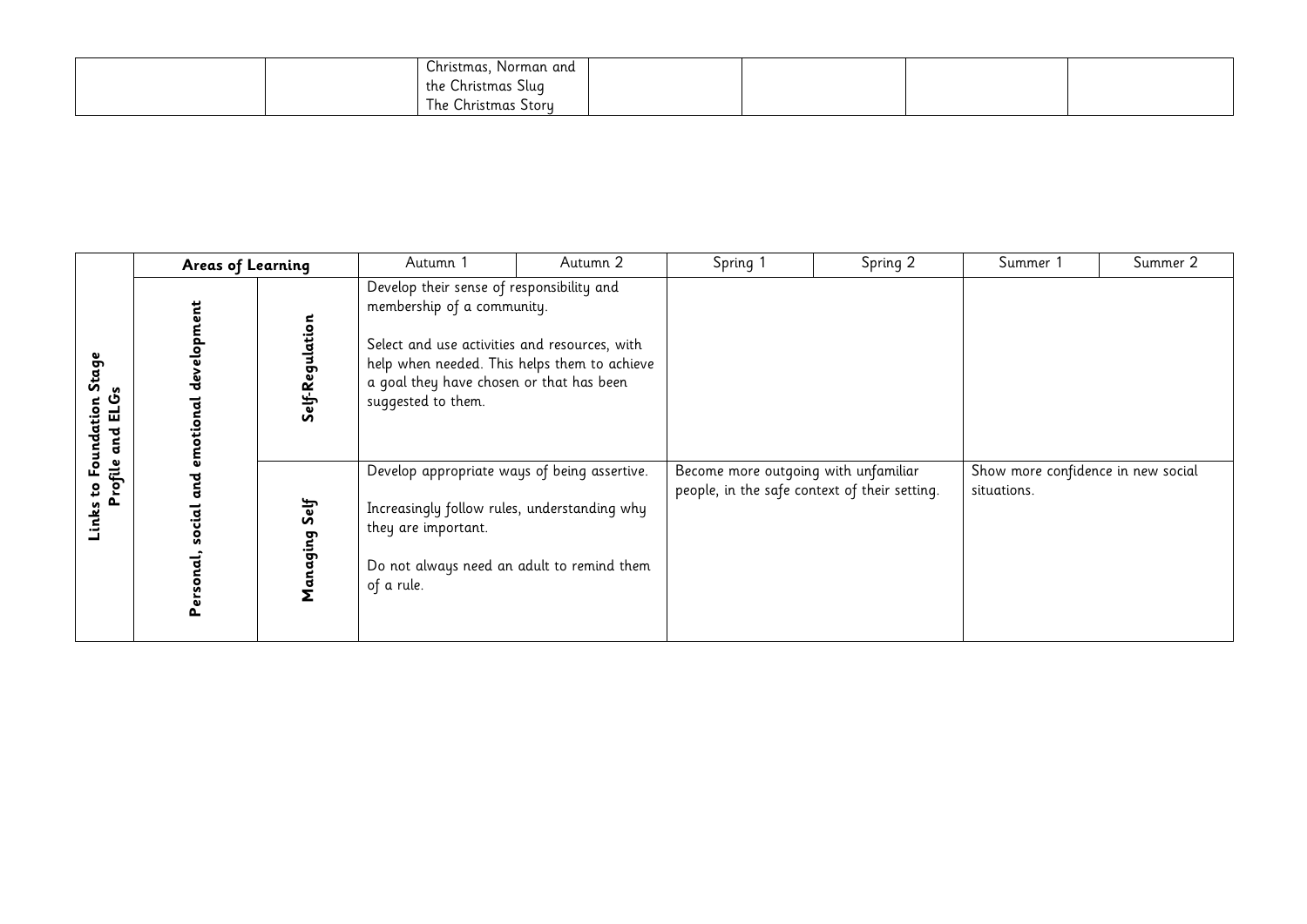|                      | <b>Building Relationships</b> | Talk about their feelings using words like<br>'happy, 'sad', 'angry' or 'worried'.<br>Begin to understand how others might be<br>feeling.<br>Talk with others to solve conflicts.                                                                                                                                                                                                   |                                                                                                                                                    | Play with one or more children, extending<br>and elaborating play<br>Help to find solutions to conflicts and<br>rivalries. |                                                               |  |
|----------------------|-------------------------------|-------------------------------------------------------------------------------------------------------------------------------------------------------------------------------------------------------------------------------------------------------------------------------------------------------------------------------------------------------------------------------------|----------------------------------------------------------------------------------------------------------------------------------------------------|----------------------------------------------------------------------------------------------------------------------------|---------------------------------------------------------------|--|
| Physical development | Gross Motor                   | Are increasingly able<br>to use and remember<br>sequences and<br>patterns of movements<br>which are related to<br>music and rhythm.<br>Use large-muscle<br>movements to wave<br>flags and streamers,<br>paint and make marks.<br>Skip, hop and stand<br>on one leg and hold a<br>pose for a game.<br>Go up stairs and<br>stairs, or climb up<br>apparatus, using<br>alternate feet. | Collaborate with<br>others to manage<br>large items.<br>Match their<br>developing physical<br>skills to tasks and<br>activities in the<br>setting. | Continue to develop<br>their movement,<br>balancing, riding<br>and ball skills.                                            | Choose the right<br>resources to carry<br>out their own plan. |  |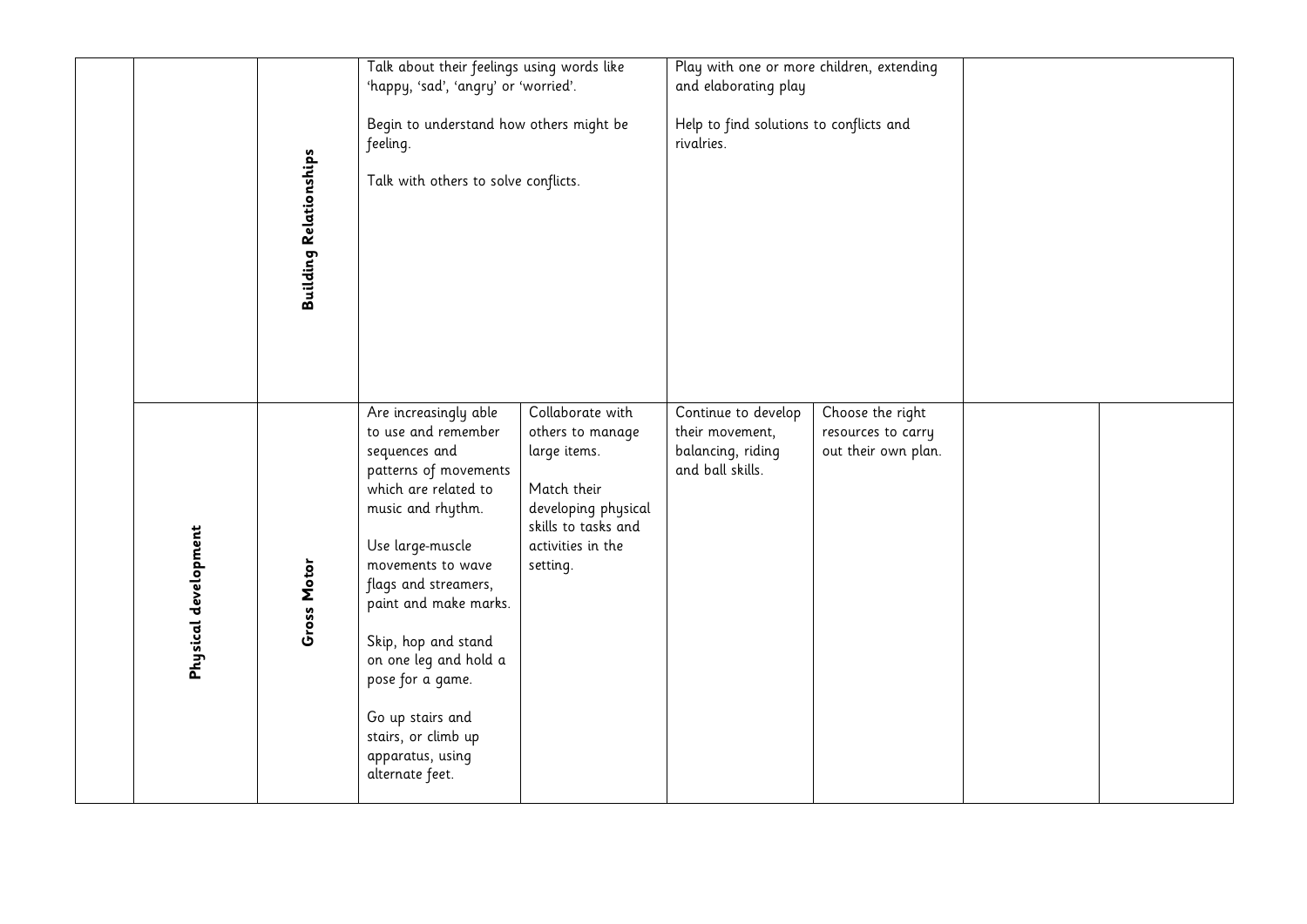|                            | Fine Motor                             | Be increasingly<br>independent as they<br>get dressed and<br>undressed.<br>Be increasingly<br>independent in<br>meeting their own care<br>needs.<br>Make healthy choices<br>about food, drink,<br>activity and<br>toothbrushing.<br>Start to eat<br>independently and<br>learning how to use a<br>knife and fork. | Show a preference<br>for a dominant<br>hand.<br>Use one-handed<br>tools and<br>equipment. | Use a comfortable<br>grip with good<br>control when<br>holding pens and<br>pencils. |                                                                                    |  |
|----------------------------|----------------------------------------|-------------------------------------------------------------------------------------------------------------------------------------------------------------------------------------------------------------------------------------------------------------------------------------------------------------------|-------------------------------------------------------------------------------------------|-------------------------------------------------------------------------------------|------------------------------------------------------------------------------------|--|
| Communication and language | Listening, Attention and Understanding | Can find it difficult to<br>pay attention to more<br>than one thing at a<br>time.                                                                                                                                                                                                                                 | Understand a<br>question or<br>instruction that has<br>two parts.                         | Use a wider range<br>of vocabulary.<br>Understand 'why'<br>questions.               | Enjoys listening to<br>longer stories and<br>can remember much<br>of what happens. |  |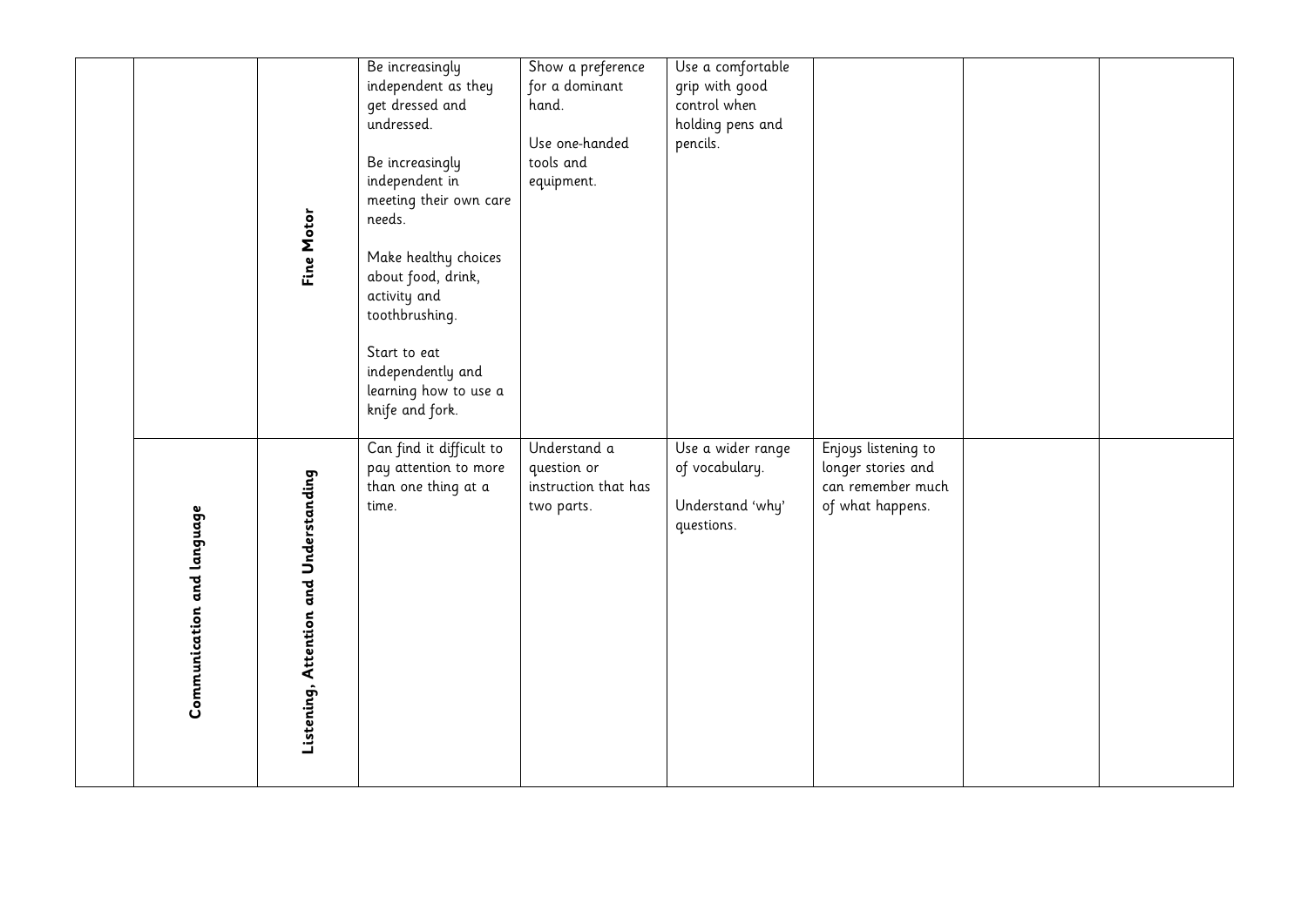|          | Speaking      | Sing a large repertoire<br>of songs.<br>Develop their<br>communication, but<br>may continue to have<br>problems with<br>irregular tenses and<br>plurals, such as<br>'runned' or 'ran'.<br>May have problems<br>saying; some sounds<br>(r, j, th, ch, sh) and<br>multisyllabic words<br>e.g. pterodactyl. | Use longer sentences<br>of four to six words.<br>Can start a<br>conversation with<br>an adult or friend<br>and continue it for<br>many turns. | Be able to express a<br>point of view and to<br>debate when they<br>disagree with an<br>adult or a friend,<br>using words as well<br>as actions.<br>Use talk to organise<br>themselves and their<br>play. | Know many rhymes,<br>be able to talk about<br>familiar books, and<br>be able to tell a long<br>story.                                                                                                                                                            |  |
|----------|---------------|----------------------------------------------------------------------------------------------------------------------------------------------------------------------------------------------------------------------------------------------------------------------------------------------------------|-----------------------------------------------------------------------------------------------------------------------------------------------|-----------------------------------------------------------------------------------------------------------------------------------------------------------------------------------------------------------|------------------------------------------------------------------------------------------------------------------------------------------------------------------------------------------------------------------------------------------------------------------|--|
| Literacy | Comprehension | Develop their<br>phonological<br>awareness, so that<br>they can:<br>- spot and suggest<br>rhymes<br>- count or clap<br>syllables in a word<br>- recognise words with<br>the same initial sound,<br>such as money and<br>mother.                                                                          |                                                                                                                                               |                                                                                                                                                                                                           | Understand the five<br>key concepts about<br>print:<br>- print has meaning<br>- the names of the<br>different parts of a<br>book<br>- print can have<br>different purposes<br>- page sequencing<br>- we read English<br>from left to right<br>and top to bottom. |  |
|          | Word Reading  |                                                                                                                                                                                                                                                                                                          |                                                                                                                                               | Engage in extended<br>conversations about<br>stories, learning new<br>vocabulary.                                                                                                                         |                                                                                                                                                                                                                                                                  |  |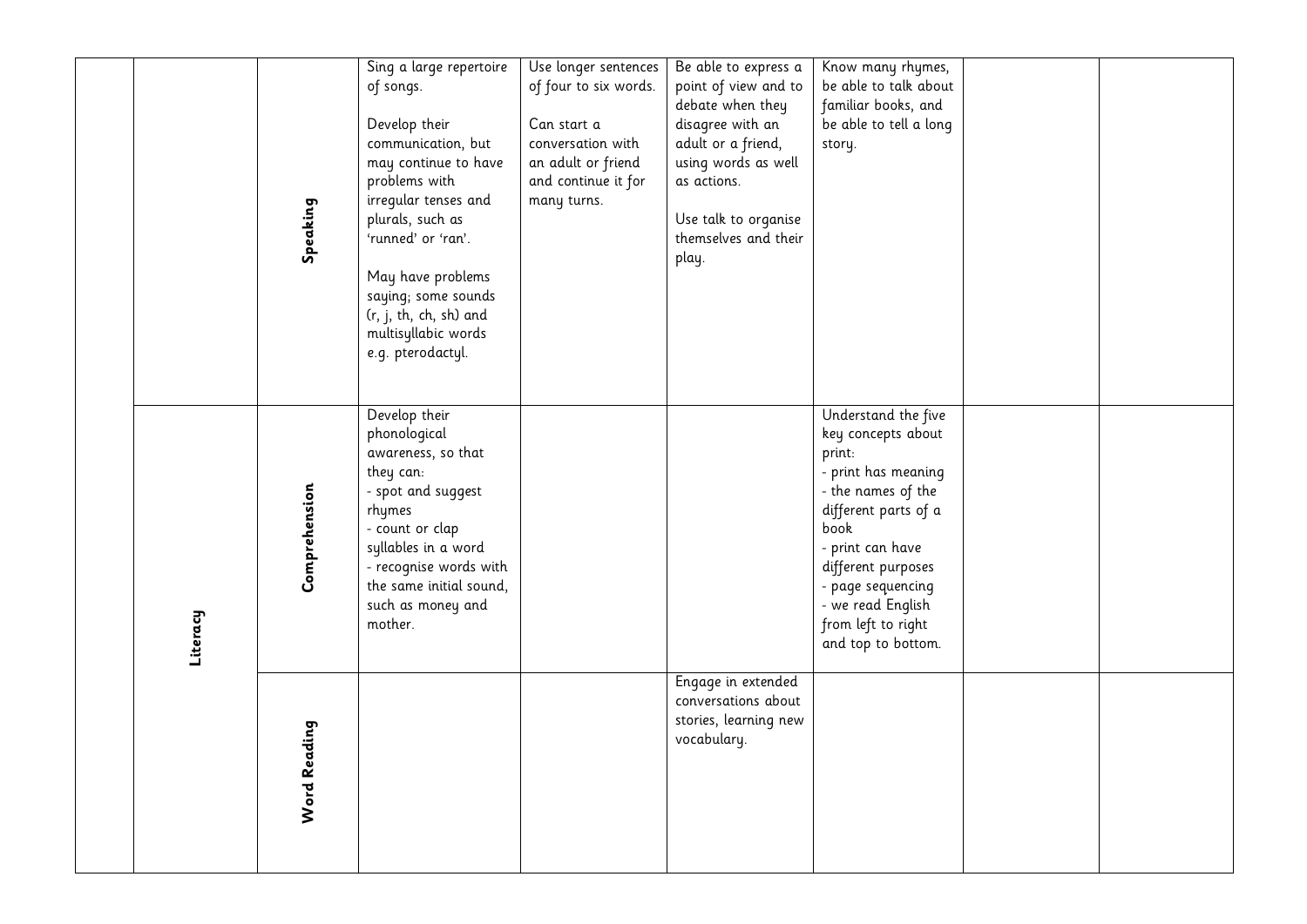|             | Writing | Recite numbers past 5.<br>Experiment with their                                                                         | Know that the last<br>number reached                                                                                                                                                                         | Writes some letters<br>accurately.<br>Understand position<br>through words<br>alone. | Use some of their<br>print and letter<br>knowledge in their<br>early writing.<br>Write some or all<br>of their name.<br>Show 'finger<br>numbers' up to 5.                             |  |
|-------------|---------|-------------------------------------------------------------------------------------------------------------------------|--------------------------------------------------------------------------------------------------------------------------------------------------------------------------------------------------------------|--------------------------------------------------------------------------------------|---------------------------------------------------------------------------------------------------------------------------------------------------------------------------------------|--|
| Mathematics | Number  | own symbols and<br>marks as well as<br>numerals.<br>Compare quantities<br>using language: 'more<br>than', 'fewer than'. | when counting a<br>small set of objects<br>tells you how many<br>there are in total<br>('cardinal principle').<br>Fast recognition of<br>up to 3 objects<br>without having to<br>count them<br>(subitising). |                                                                                      | Link numerals and<br>amounts up to 5.<br>Say one number<br>name for each<br>item in order: 1, 2,<br>3, 4, 5.<br>Solve real world<br>mathematical<br>problems with<br>numbers up to 5. |  |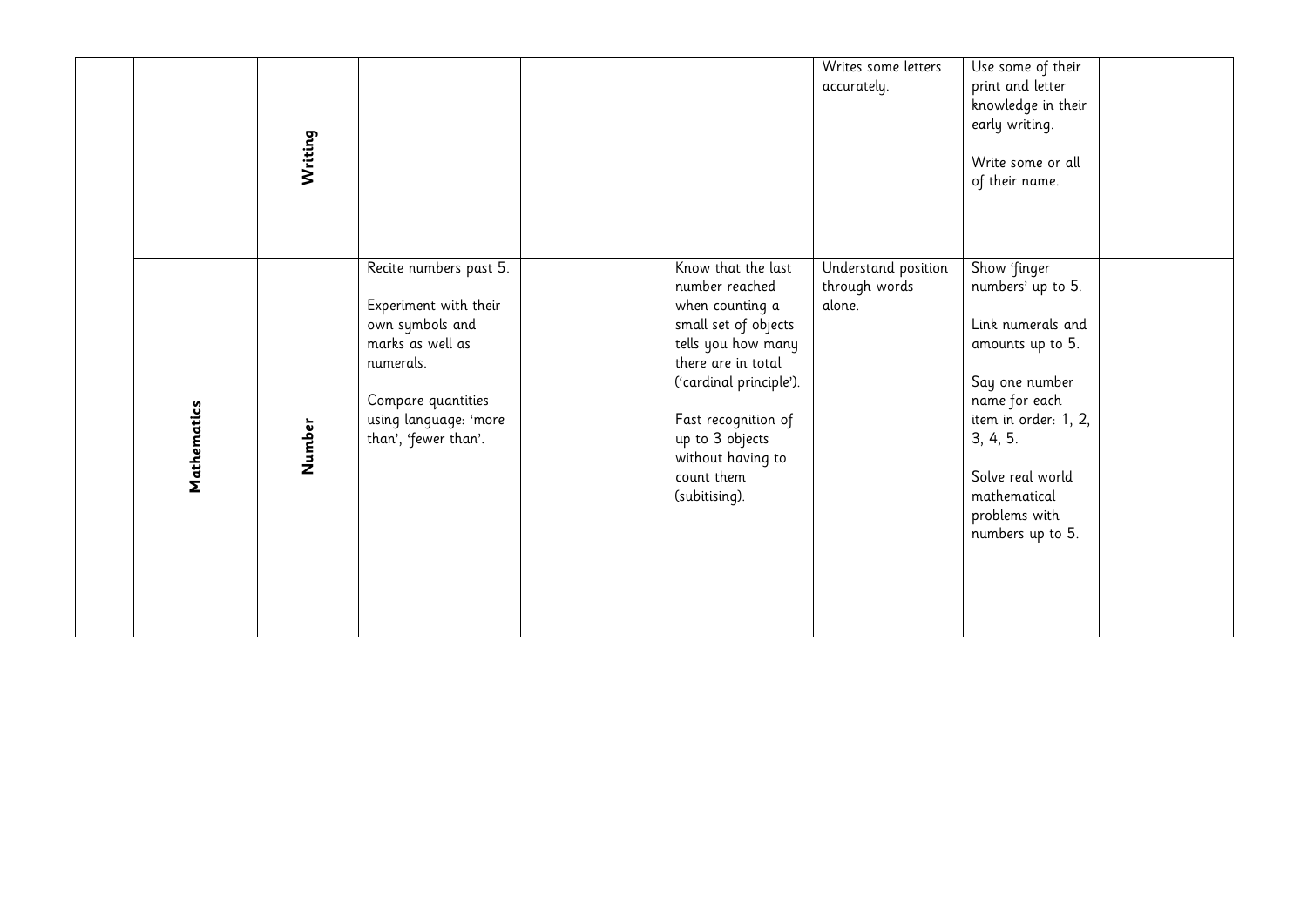|                            | Numerical Patterns | Talk about and<br>compare 2D shapes<br>using informal and<br>mathematical<br>language. | Talk about and<br>compare 2D and 3D<br>shapes using<br>informal and<br>mathematical<br>language.<br>Selects shapes<br>appropriately.<br>Combine shapes to<br>make new ones.<br>Talk about and | Describe a familiar<br>route.<br>Discuss routes and<br>locations, using<br>words like 'in front<br>of' and 'behind'. | Make comparisons<br>between objects<br>relating to size,<br>length, weight and<br>capacity. | Begin to describe<br>a sequence of<br>events, real or<br>fictional, using<br>words such as<br>'first', 'then'. |  |
|----------------------------|--------------------|----------------------------------------------------------------------------------------|-----------------------------------------------------------------------------------------------------------------------------------------------------------------------------------------------|----------------------------------------------------------------------------------------------------------------------|---------------------------------------------------------------------------------------------|----------------------------------------------------------------------------------------------------------------|--|
|                            |                    |                                                                                        | identify patterns<br>around them.<br>Extend and create<br>ABAB patterns.<br>Notice and correct<br>an error in a<br>repeating pattern.                                                         |                                                                                                                      |                                                                                             |                                                                                                                |  |
| Understanding of the world | Past and Present   | Begin to make sense<br>of their own life-story<br>and family's history.                |                                                                                                                                                                                               |                                                                                                                      |                                                                                             |                                                                                                                |  |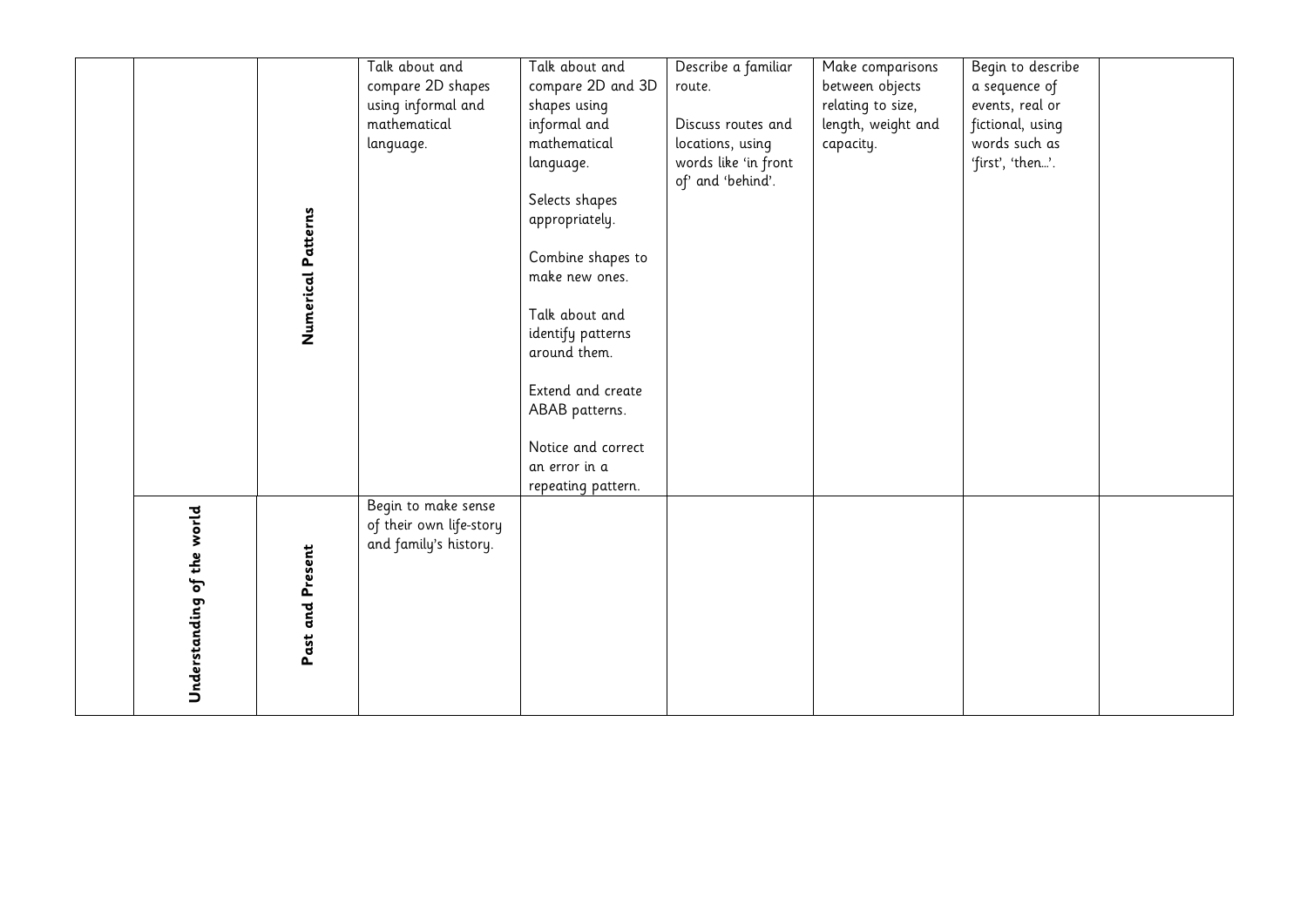|                           | People, Culture and<br>Communities | Shows interest in<br>different occupations.<br>Continue to develop<br>positive attitudes<br>about the differences<br>between people. |                                                                                                                                                                                                               |                                                                                                                                                                                                            |                                                                                                                                                                                                                               | Know that there<br>are different<br>countries in the<br>world and talk<br>about the<br>differences they<br>have experiences<br>or seen in photos. |  |
|---------------------------|------------------------------------|--------------------------------------------------------------------------------------------------------------------------------------|---------------------------------------------------------------------------------------------------------------------------------------------------------------------------------------------------------------|------------------------------------------------------------------------------------------------------------------------------------------------------------------------------------------------------------|-------------------------------------------------------------------------------------------------------------------------------------------------------------------------------------------------------------------------------|---------------------------------------------------------------------------------------------------------------------------------------------------|--|
|                           | The Natural World                  | Use all of their senses<br>in hands-on<br>exploration of natural<br>materials.                                                       | Explore how things<br>work.<br>Explore collections<br>of materials with<br>similar and/or<br>different properties.                                                                                            | Talk about what<br>they see, using a<br>wide vocabulary.<br>Talk about the<br>differences between<br>materials and<br>changes they notice.<br>Explore and talk<br>about different<br>forces they can feel. | Plant seeds and care<br>for growing plants.<br>Begin to understand<br>the need to respect<br>and care for the<br>natural environment<br>and all living things.<br>Understand key<br>features of the life<br>cycle of a plant. | Understand key<br>features of the life<br>cycle of an animal                                                                                      |  |
| Expressive art and design | Creating with Materials            | Explore different<br>materials freely, in<br>order to develop their<br>ideas about how to<br>use them and what to<br>make.           | Create closed<br>shapes with<br>continuous lines,<br>and begin to use<br>these shapes to<br>represent objects.<br>Develop their own<br>ideas and then<br>decide which<br>materials to use to<br>express them. |                                                                                                                                                                                                            | Draw with<br>increasing<br>complexity and<br>detail.                                                                                                                                                                          | Join different<br>materials and<br>explore different<br>textures.                                                                                 |  |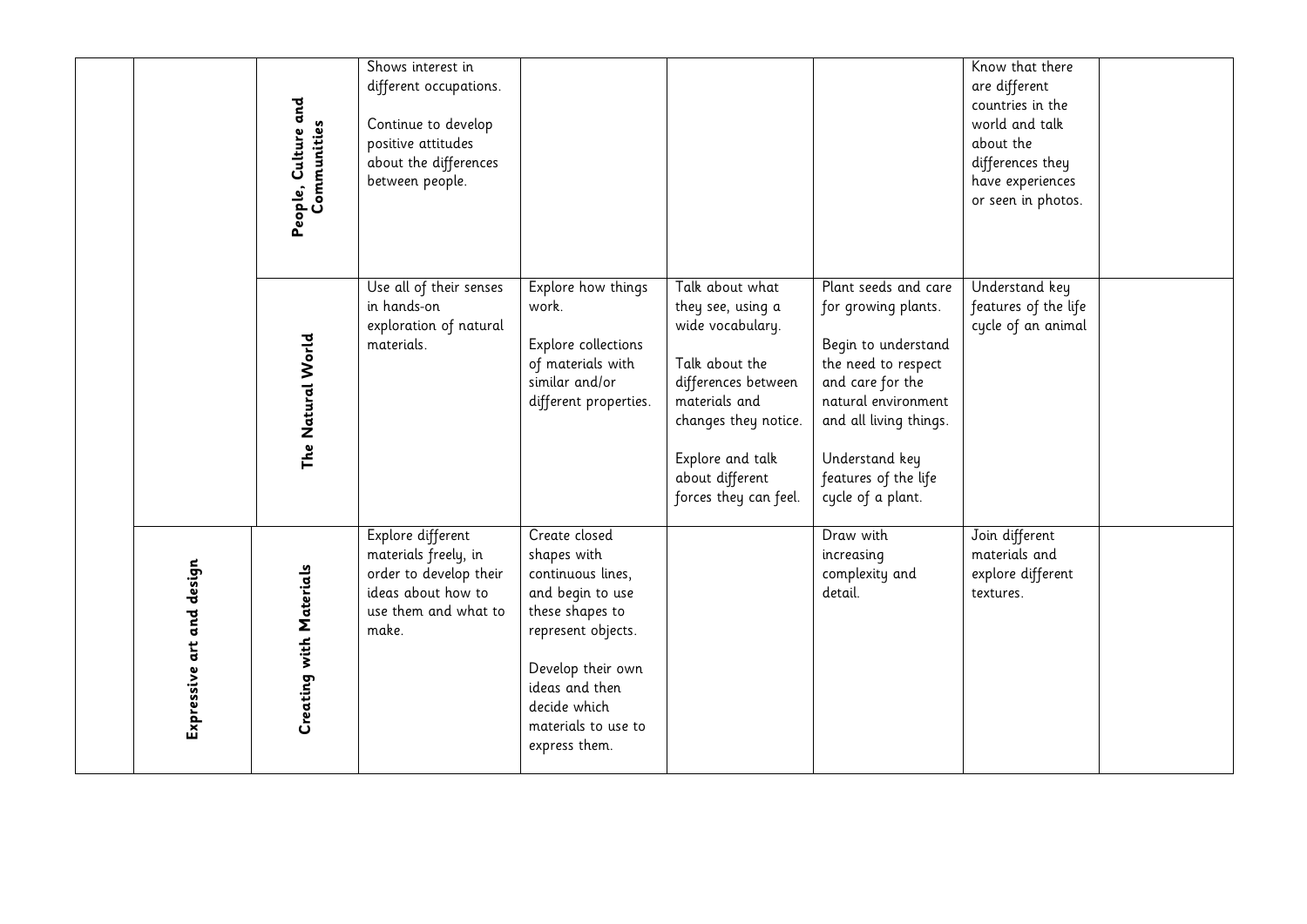|                                 | Being Imaginative and Expressive | Take part in simple<br>pretend play, using an<br>object to represent<br>something else even<br>though they are not<br>similar.<br>Show different<br>emotions in their<br>drawings and<br>paintings like<br>happiness, sadness,<br>fear etc.<br>Listen with increased<br>attention to sounds.<br>Respond to what they<br>have heard, expressing<br>their thoughts and<br>feelings. | Play instruments<br>with increasing<br>control to express<br>their feelings and<br>ideas<br>Use drawing to<br>represent ideas like<br>movement or loud<br>noises.<br>Explore colour and<br>colour mixing<br>(calendars). | Remember and sing<br>entire songs.<br>Sing the pitch of a<br>tone sung by<br>another person<br>('pitch match').<br>Sing the melodic<br>shape of familiar<br>songs.<br>Make imaginative<br>and complex 'small<br>worlds' with blocks<br>and construction<br>kits. | Begin to develop<br>complex stories using<br>small world<br>equipment like<br>animal sets, dolls<br>and dolls houses etc.<br>Create their own<br>songs, or improvise<br>a song around one<br>they know. |                                                                                                                           |                                                                 |
|---------------------------------|----------------------------------|-----------------------------------------------------------------------------------------------------------------------------------------------------------------------------------------------------------------------------------------------------------------------------------------------------------------------------------------------------------------------------------|--------------------------------------------------------------------------------------------------------------------------------------------------------------------------------------------------------------------------|------------------------------------------------------------------------------------------------------------------------------------------------------------------------------------------------------------------------------------------------------------------|---------------------------------------------------------------------------------------------------------------------------------------------------------------------------------------------------------|---------------------------------------------------------------------------------------------------------------------------|-----------------------------------------------------------------|
|                                 | Example activities               | Self Portraits<br>Decorate the first<br>letter in your name<br>Family portraits<br>What do you want to<br>be when you grow up<br>– collage                                                                                                                                                                                                                                        | Colour mixing<br>Rainbow Crafts<br><b>Elmer Crafts</b><br>Christmas crafts                                                                                                                                               | Dentist crafts<br>Lollipop crossing<br>guard<br>Hospital<br>Fire brigade<br>Vets<br>Police<br>Dragon Masks<br>Dragon Dancing                                                                                                                                     | Carboard Tube Cars<br><b>Floating Rafts</b><br>Shape Rockets<br>Paper Mache Hot<br>Air Balloons<br><b>Easter Crafts</b>                                                                                 | Gingerbread<br>Houses<br>Three Little Pigs<br>Homes<br>Pine Cone Wolves<br>Role Play Props<br>Nursery Songs and<br>Rhymes | Story Book Crafts                                               |
| Visits, visitors and enrichment |                                  |                                                                                                                                                                                                                                                                                                                                                                                   |                                                                                                                                                                                                                          | Fire Brigade<br><b>Dental Nurse</b><br>Police<br>Cindy - lollipop                                                                                                                                                                                                |                                                                                                                                                                                                         |                                                                                                                           |                                                                 |
| <b>Assessment Focus</b>         |                                  | Baseline assessments                                                                                                                                                                                                                                                                                                                                                              | Pre-Phonics<br>assessments<br>Name writing<br>assessment                                                                                                                                                                 |                                                                                                                                                                                                                                                                  | Pre-Phonics<br>assessments<br><b>RWI Phonics</b><br>assessments                                                                                                                                         |                                                                                                                           | Pre-Phonics<br>assessments<br><b>RWI Phonics</b><br>assessments |